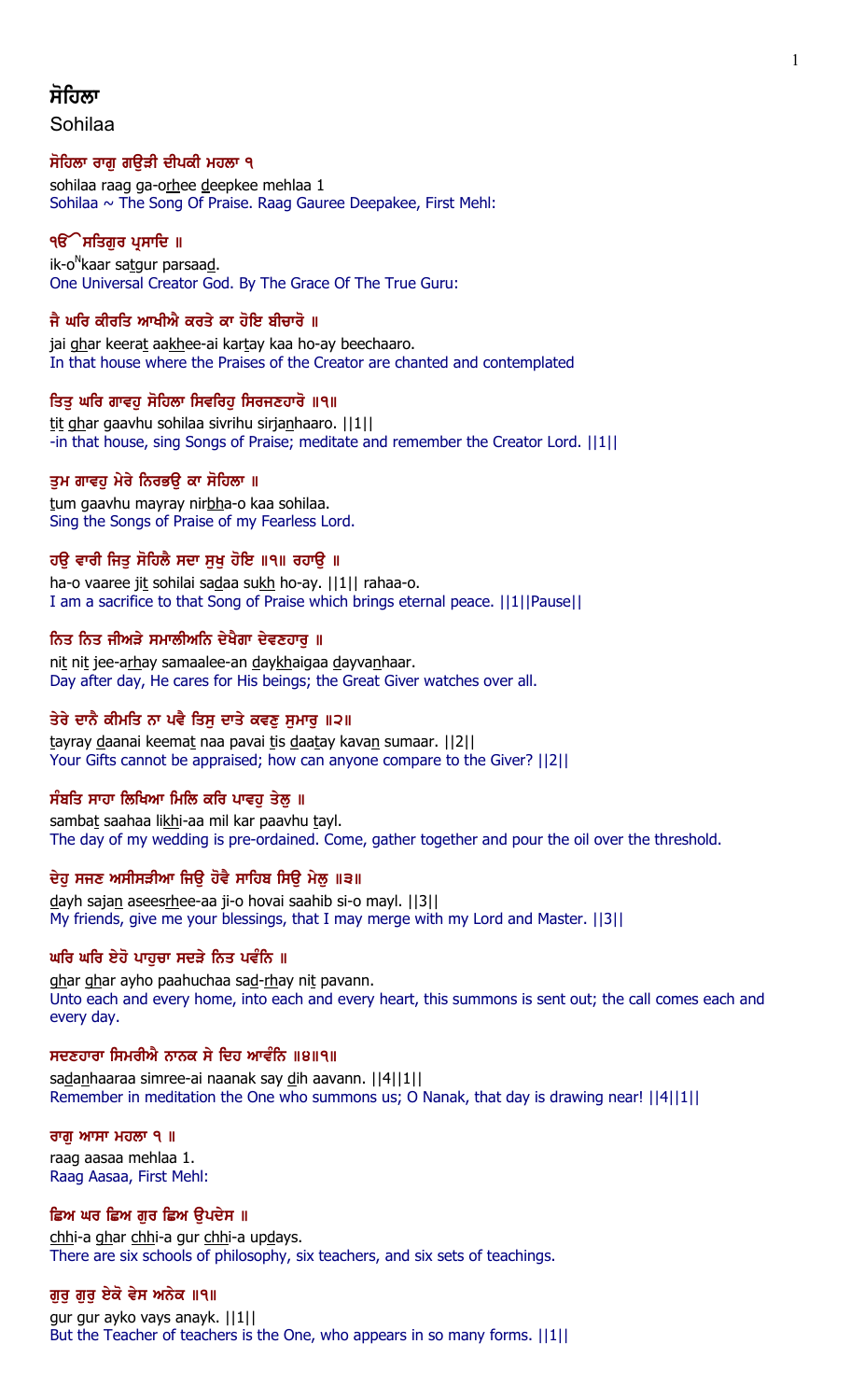#### ਬਾਬਾ ਜੈ ਘਰਿ ਕਰਤੇ ਕੀਰਤਿ ਹੋਇ ॥

baabaa jai ghar kartay keerat ho-ay. O Baba: that system in which the Praises of the Creator are sung

#### ਸੋ ਘਰੁ ਰਾਖੁ ਵਡਾਈ ਤੋਇ ॥੧॥ ਰਹਾਉ ॥

so ghar raakh vadaa-ee to-ay. ||1|| rahaa-o. -follow that system; in it rests true greatness. ||1||Pause||

### ਵਿਸੁਏ ਚਸਿਆ ਘੜੀਆ ਪਹਰਾ ਥਿਤੀ ਵਾਰੀ ਮਾਹੂ ਹੋਆ ॥

visu-ay chasi-aa gharhee-aa pahraa thitee vaaree maahu ho-aa. The seconds, minutes and hours, days, weeks and months,

#### ਸੁਰਜੁ ਏਕੋ ਰੁਤਿ ਅਨੇਕ ॥

sooraj ayko rut anayk. and the various seasons originate from the one sun;

#### ਨਾਨਕ ਕਰਤੇ ਕੇ ਕੇਤੇ ਵੇਸ ॥੨॥੨॥

naanak kartay kay kaytay vays. ||2||2|| O Nanak, in just the same way, the many forms originate from the Creator. ||2||2||

#### ਰਾਗੂ ਧਨਾਸਰੀ ਮਹਲਾ ੧ ॥

raag Dhanaasree mehlaa 1. Raag Dhanaasaree, First Mehl:

# ਗਗਨ ਮੈ ਥਾਲ ਰਵਿ ਚੰਦ ਦੀਪਕ ਬਨੇ ਤਾਰਿਕਾ ਮੰਡਲ ਜਨਕ ਮੋਤੀ ॥

gagan mai thaal rav chand deepak banay taarikaa mandal janak motee. Upon that cosmic plate of the sky, the sun and the moon are the lamps. The stars and their orbs are the studded pearls.

#### ਧੁਪੁ ਮਲਆਨਲੋ ਪਵਣੁ ਚਵਰੋ ਕਰੇ ਸਗਲ ਬਨਰਾਇ ਫੁਲੰਤ ਜੋਤੀ ॥੧॥

Dhoop mal-aanlo pavan chavro karay sagal banraa-ay foolant jotee.  $||1||$ The fragrance of sandalwood in the air is the temple incense, and the wind is the fan. All the plants of the world are the altar flowers in offering to You, O Luminous Lord. ||1||

#### ਕੈਸੀ ਆਰਤੀ ਹੋਇ ॥ ਭਵ ਖੰਡਨਾ ਤੇਰੀ ਆਰਤੀ ॥

kaisee aartee ho-ay. bhav khandnaa tayree aartee. What a beautiful Aartee, lamp-lit worship service this is! O Destroyer of Fear, this is Your Ceremony of Light.

### ਅਨਹਤਾ ਸਬਦ ਵਾਜੰਤ ਭੇਰੀ ॥੧॥ ਰਹਾਉ ॥

anhataa sabad vaajant bhayree. ||1|| rahaa-o. The Unstruck Sound-current of the Shabad is the vibration of the temple drums. ||1||Pause||

# ਸਹਸ ਤਵ ਨੈਨ ਨਨ ਨੈਨ ਹਹਿ ਤੋਹਿ ਕਉ ਸਹਸ ਮੁਰਤਿ ਨਨਾ ਏਕ ਤੁੋਹੀ ॥

sahas tav nain nan nain heh tohi ka-o sahas moorat nanaa ayk tohee. You have thousands of eyes, and yet You have no eyes. You have thousands of forms, and yet You do not have even one.

### ਸਹਸ ਪਦ ਬਿਮਲ ਨਨ ਏਕ ਪਦ ਗੰਧ ਬਿਨੁ ਸਹਸ ਤਵ ਗੰਧ ਇਵ ਚਲਤ ਮੋਹੀ ॥੨॥

sahas pad bimal nan ayk pad ganDh bin sahas tav ganDh iv chalat mohee. ||2|| You have thousands of Lotus Feet, and yet You do not have even one foot. You have no nose, but you have thousands of noses. This Play of Yours entrances me. ||2||

#### ਸਭ ਮਹਿ ਜੋਤਿ ਜੋਤਿ ਹੈ ਸੋਇ ॥

sabh meh jot jot hai so-ay. Amongst all is the Light-You are that Light.

#### ਤਿਸ ਦੈ ਚਾਨਣਿ ਸਭ ਮਹਿ ਚਾਨਣ ਹੋਇ ॥

tis dai chaanan sabh meh chaanan ho-ay. By this Illumination, that Light is radiant within all.

#### ਗੁਰ ਸਾਖੀ ਜੋਤਿ ਪਰਗਟੁ ਹੋਇ ॥

gur saakhee jot pargat ho-ay. Through the Guru's Teachings, the Light shines forth.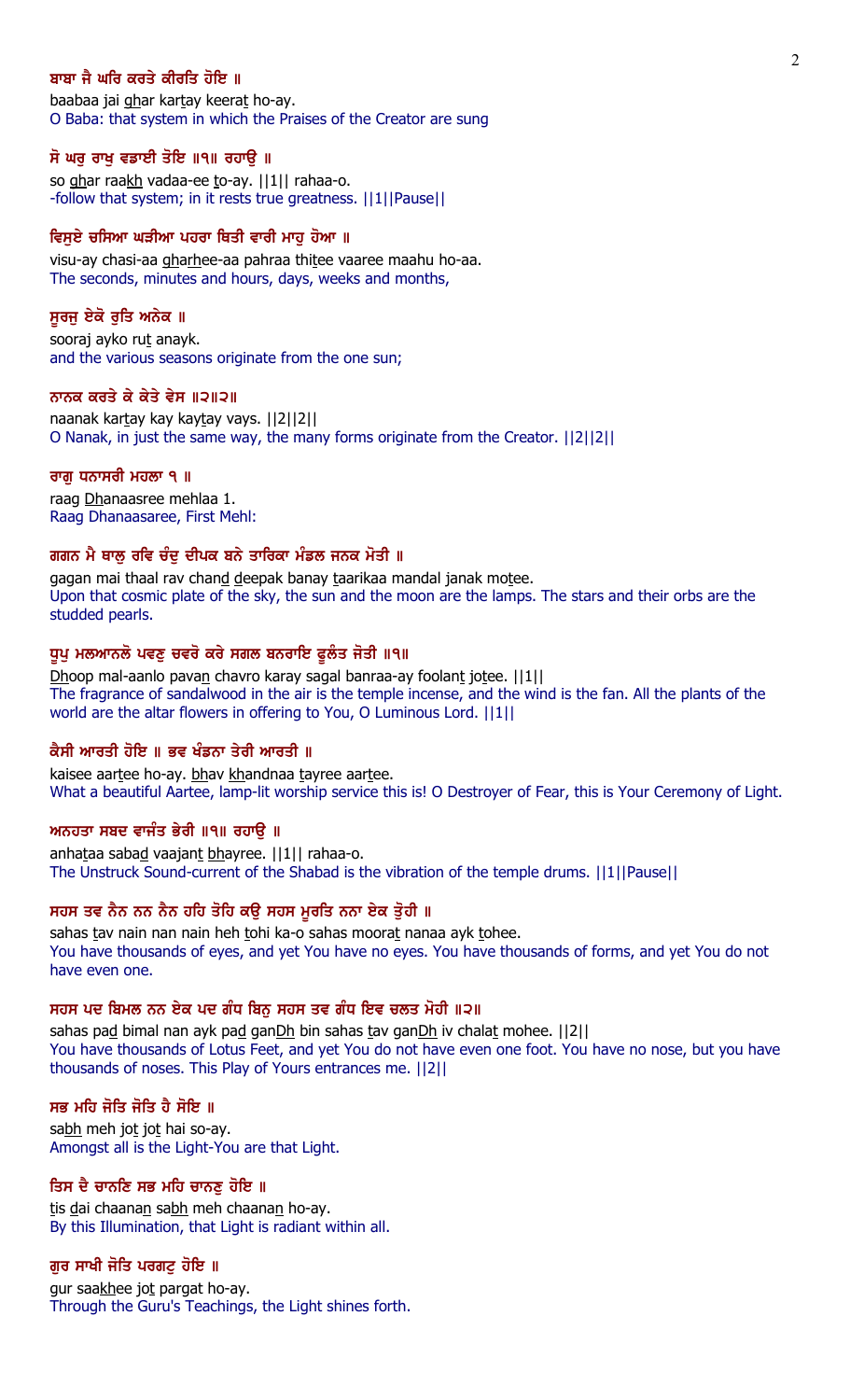# ਜੋ ਤਿਸ ਭਾਵੈ ਸ ਆਰਤੀ ਹੋਇ ॥੩॥

jo tis bhaavai so aartee ho-ay. [[3]] That which is pleasing to Him is the lamp-lit worship service. ||3||

# ਹਰਿ ਚਰਣ ਕਵਲ ਮਕਰੰਦ ਲੋਭਿਤ ਮਨੋ ਅਨਦਿਨੋਂ ਮੋਹਿ ਆਹੀ ਪਿਆਸਾ ॥

har charan kaval makrand lobhit mano andino mohi aahee pi-aasaa. My mind is enticed by the honey-sweet Lotus Feet of the Lord. Day and night, I thirst for them.

# ਕ੍ਰਿਪਾ ਜਲੂ ਦੇਹਿ ਨਾਨਕ ਸਾਰਿੰਗ ਕਉ ਹੋਇ ਜਾ ਤੇ ਤੇਰੈ ਨਾਇ ਵਾਸਾ ॥੪॥੩॥

kirpaa jal deh naanak saaring ka-o ho-ay jaa tay tayrai naa-ay vaasaa. [[4][3]] Bestow the Water of Your Mercy upon Nanak, the thirsty song-bird, so that he may come to dwell in Your Name. ||4||3||

#### ਰਾਗੁ ਗਉੜੀ ਪੁਰਬੀ ਮਹਲਾ ੪ ॥

raag ga-orhee poorbee mehlaa 4. Raag Gauree Poorbee, Fourth Mehl:

#### ਕਾਮਿ ਕਰੋਧਿ ਨਗਰੂ ਬਹੁ ਭਰਿਆ ਮਿਲਿ ਸਾਧੂ ਖੰਡਲ ਖੰਡਾ ਹੇ ॥

kaam karoDh nagar baho bhari-aa mil saaDhoo khandal khanda hay. The body-village is filled to overflowing with anger and sexual desire; these were broken into bits when I met with the Holy Saint.

#### ਪੁਰਬਿ ਲਿਖਤ ਲਿਖੇ ਗਰ ਪਾਇਆ ਮਨਿ ਹਰਿ ਲਿਵ ਮੰਡਲ ਮੰਡਾ ਹੇ ॥੧॥

poorab likhat likhay gur paa-i-aa man har liv mandal mandaa hay. ||1|| By pre-ordained destiny, I have met with the Guru. I have entered into the realm of the Lord's Love. ||1||

#### ਕਰਿ ਸਾਧੂ ਅੰਜੂਲੀ ਪੁਨੂ ਵਡਾ ਹੇ ॥

kar saaDhoo anjulee pun vadaa hay. Greet the Holy Saint with your palms pressed together; this is an act of great merit.

### ਕਰਿ ਡੰਡੳਤ ਪਨ ਵਡਾ ਹੇ ॥੧॥ ਰਹਾੳ ॥

kar dand-ut pun vadaa hay. ||1|| rahaa-o. Bow down before Him; this is a virtuous action indeed. ||1||Pause||

#### ਸਾਕਤ ਹਰਿ ਰਸ ਸਾਦੂ ਨ ਜਾਣਿਆ ਤਿਨ ਅੰਤਰਿ ਹਉਮੈ ਕੰਡਾ ਹੇ ॥

saakat har ras saad na jaani-aa tin antar ha-umai kandaa hay. The wicked shaaktas, the faithless cynics, do not know the Taste of the Lord's Sublime Essence. The thorn of egotism is embedded deep within them.

### ਜਿਉ ਜਿਉ ਚਲਹਿ ਚੁਭੈ ਦੁਖੁ ਪਾਵਹਿ ਜਮਕਾਲੂ ਸਹਹਿ ਸਿਰਿ ਡੰਡਾ ਹੇ ॥੨॥

ji-o ji-o chaleh chubhai dukh paavahi jamkaal saheh sir dandaa hay. [[2]] The more they walk away, the deeper it pierces them, and the more they suffer in pain, until finally, the Messenger of Death smashes his club against their heads. ||2||

# ਹਰਿ ਜਨ ਹਰਿ ਹਰਿ ਨਾਮਿ ਸਮਾਣੇ ਦਖ ਜਨਮ ਮਰਣ ਭਵ ਖੰਡਾ ਹੇ ॥

har jan har har naam samaanay dukh janam maran bhav khanda hay. The humble servants of the Lord are absorbed in the Name of the Lord, Har, Har. The pain of birth and the fear of death are eradicated.

#### ਅਬਿਨਾਸੀ ਪੂਰਖੂ ਪਾਇਆ ਪਰਮੇਸਰੂ ਬਹੁ ਸੋਭ ਖੰਡ ਬੁਹਮੰਡਾ ਹੇ ॥੩॥

abhinaasee purakh paa-i-aa parmaysar baho sobh khand barahmandaa hay. ||3|| They have found the Imperishable Supreme Being, the Transcendent Lord God, and they receive great honor throughout all the worlds and realms. ||3||

#### ਹਮ ਗਰੀਬ ਮਸਕੀਨ ਪ੍ਰਭ ਤੇਰੇ ਹਰਿ ਰਾਖੂ ਰਾਖੂ ਵਡ ਵਡਾ ਹੇ ॥

ham gareeb maskeen parabh tayray har raakh raakh vad vadaa hay. I am poor and meek, God, but I belong to You! Save me-please save me, O Greatest of the Great!

#### ਜਨ ਨਾਨਕ ਨਾਮੂ ਅਧਾਰੂ ਟੇਕ ਹੈ ਹਰਿ ਨਾਮੇ ਹੀ ਸੁਖੂ ਮੰਡਾ ਹੇ ॥੪॥੪॥

jan naanak naam aDhaar tayk hai har naamay hee sukh mandaa hay. ||4||4|| Servant Nanak takes the Sustenance and Support of the Naam. In the Name of the Lord, he enjoys celestial peace. ||4||4||